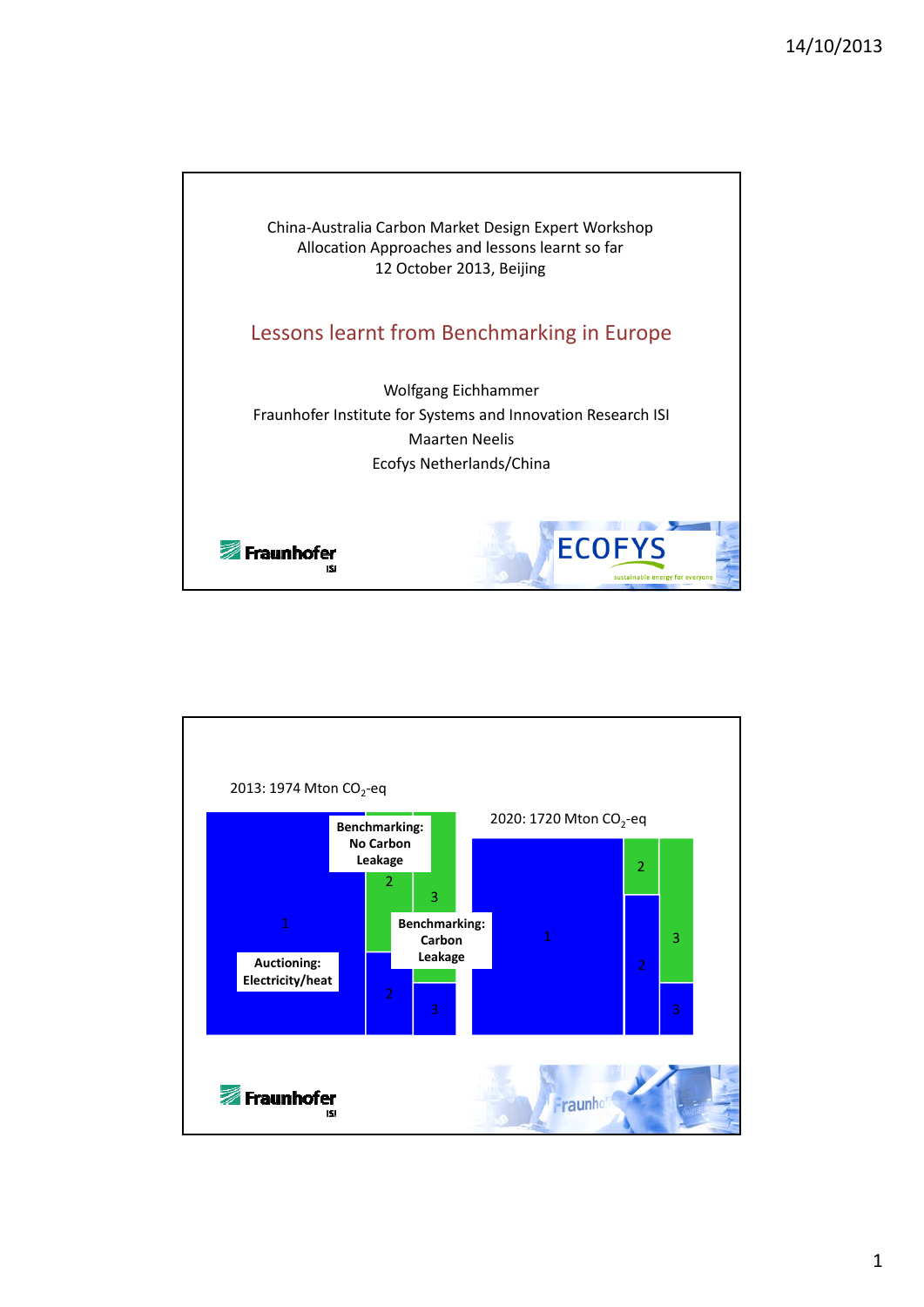

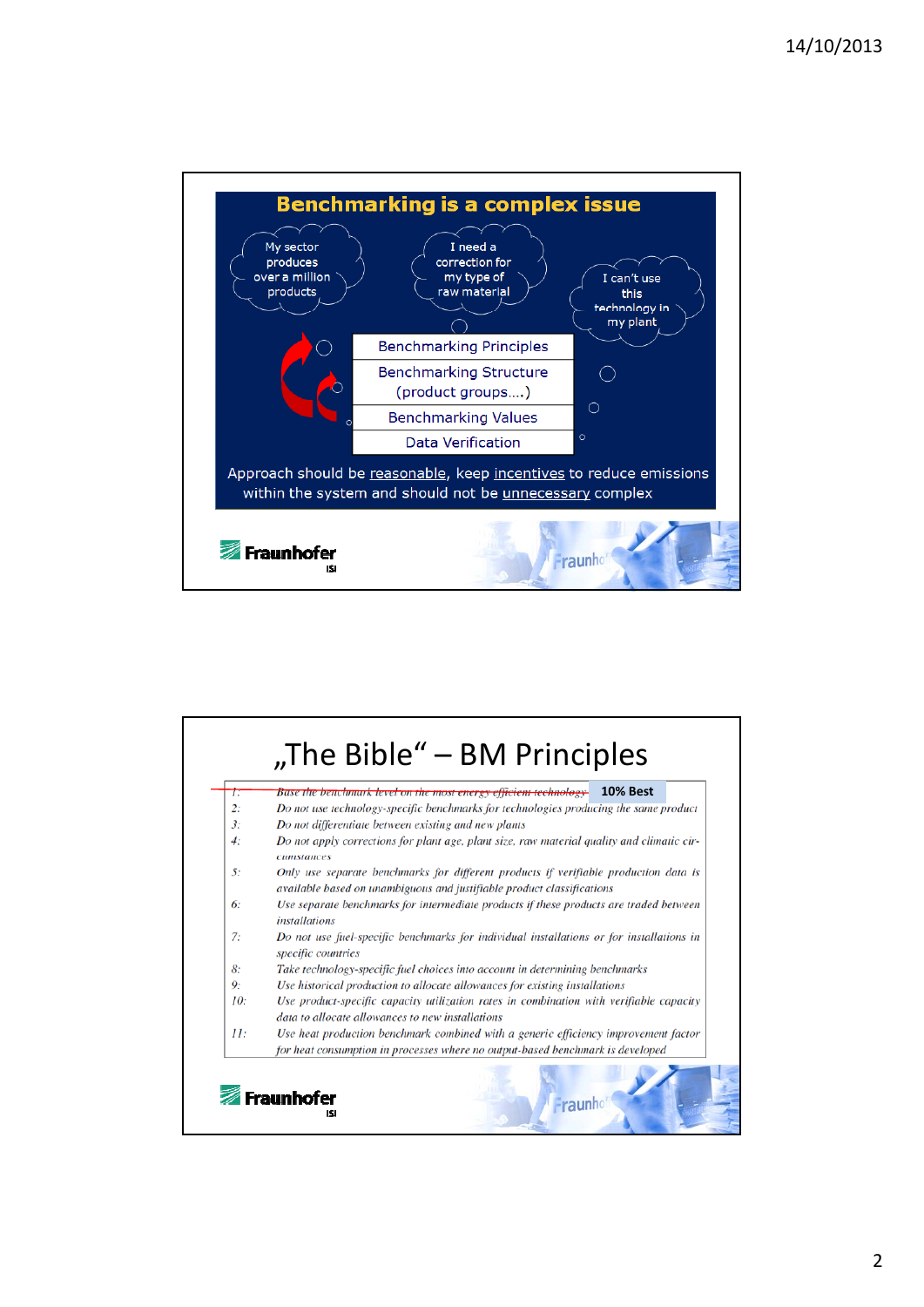|                                | <b>BM Hierarchy</b>       |                                     |                                |
|--------------------------------|---------------------------|-------------------------------------|--------------------------------|
|                                | <b>Fuel mix</b><br>choice | Combustion<br>process<br>efficiency | Heat end-<br>use<br>efficiency |
| 1 Product<br>benchmark         | Included                  | Included                            | Included                       |
| 2 Heat production<br>benchmark | Included                  | Included                            | Not included                   |
| 3 Fuel mix<br>benchmark        | Included                  | Not included                        | Not included                   |
| 4 Process BM                   | Not included              | Not included                        | Not included                   |
| Fraunhofer<br>ISI              |                           | <b>Traunh</b>                       |                                |

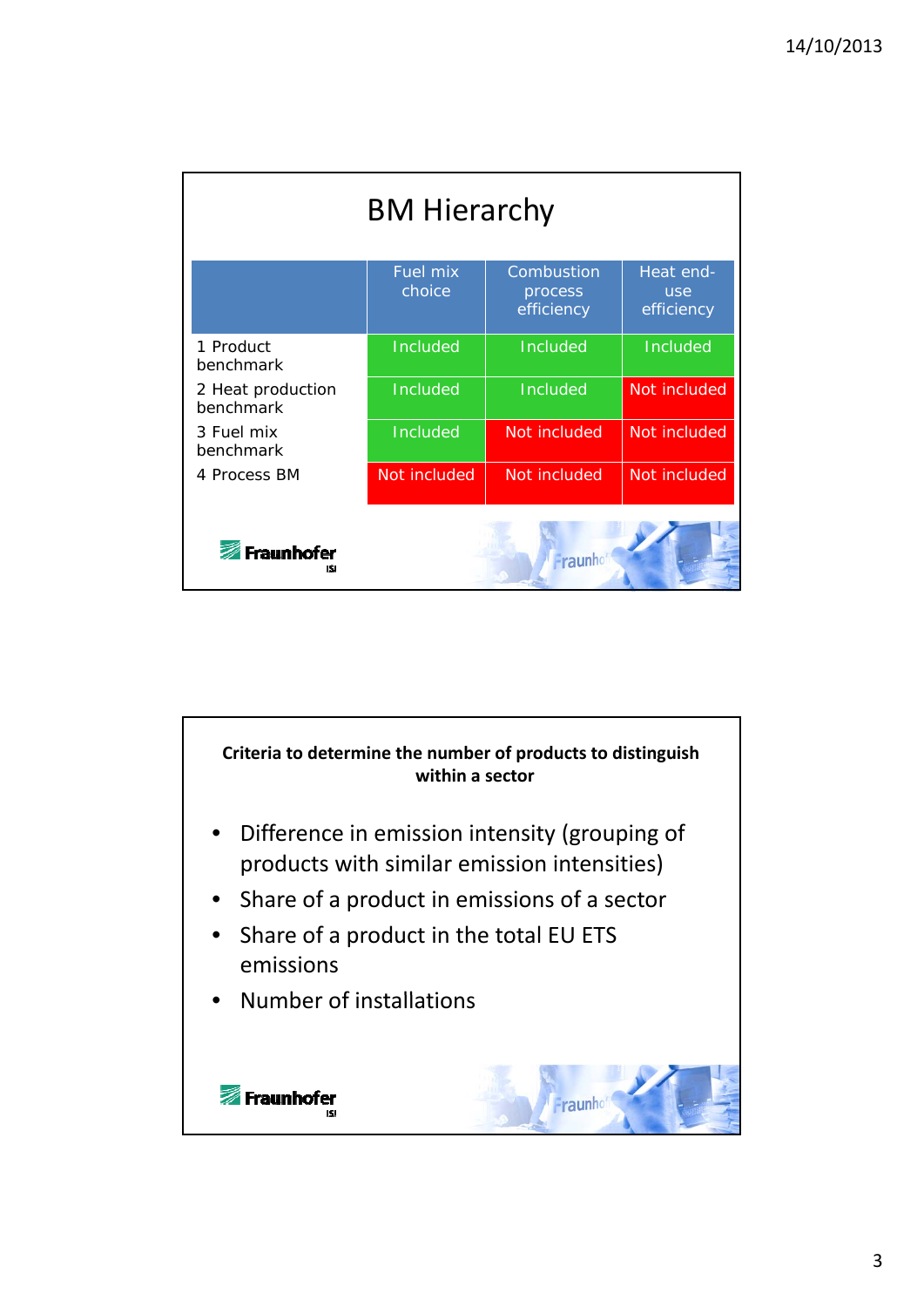## The 80%/20% rule for sector coverage Example: Chemical Sector

| No.            | Product / process                          | Process and steam<br>emissions<br>[Mt CO <sub>2</sub> -equivalents] | <b>Share</b> | <b>Cumulative</b><br>share |    |    |    |    |    |
|----------------|--------------------------------------------|---------------------------------------------------------------------|--------------|----------------------------|----|----|----|----|----|
| 1              | Nitric Acid                                | 41 <sup>4</sup>                                                     | 21.6%        | 21.6%                      | 20 |    |    |    |    |
| $\overline{c}$ | Cracker products (HVC)                     | 35                                                                  | 18.4%        | 40.0%                      |    | 40 |    |    |    |
| 3              | Ammonia                                    | 30                                                                  | 15.8%        | 55.8%                      |    |    |    |    |    |
| 4              | Adipic acid                                | 13 <sup>4</sup>                                                     | 6.8%         | 62.6%                      |    |    | 60 |    |    |
| 5              | Hydrogen / Syngas (incl. Methanol) $1$     | 12.6                                                                | 6.6%         | 69.3%                      |    |    |    |    |    |
| 6              | Soda ash                                   | 10                                                                  | 5.3%         | 74.5%                      |    |    |    | 70 |    |
| 7              | Aromatics (BTX)                            | 6.6                                                                 | 3.5%         | 78.0%                      |    |    |    |    |    |
| 8              | Carbon black                               | 4.6                                                                 | 2.4%         | 80.4%                      |    |    |    |    | 80 |
| 9              | Ethylene dichloride / Vinyl chloride / PVC | $\overline{4}$                                                      | 2.1%         | 82.5%                      |    |    |    |    |    |
| 10             | Ethylbenzene / Styrene                     | 3.6                                                                 | 1.9%         | 84.4%                      |    |    |    |    |    |
| 11             | Ethylene oxide / Monoethylene glycol       | 3.6                                                                 | 1.9%         | 86.3%                      |    |    |    |    |    |
| 12             | Cumene / phenol / acetone                  | 1.2                                                                 | 0.6%         | 86.9%                      |    |    |    |    |    |
| 13             | Glyoxal / glyoxylic acid $2$               | 0.4 <sup>4</sup>                                                    | 0.2%         | 87.2%                      |    |    |    |    |    |
|                | ISJ                                        |                                                                     |              |                            |    |    |    |    |    |

|                   | lations    | 2007  | marks                   | Mt/Inst.            |  |
|-------------------|------------|-------|-------------------------|---------------------|--|
| <b>Iron/Steel</b> | $\sim$ 300 | 253   | 4/5                     | з<br>11Mt/1140      |  |
| <b>Chemicals</b>  | >400       | 170   | 9/13                    | >20?<br>3Mt/?       |  |
| <b>Klinker</b>    | 268        | 158   | 1                       | o                   |  |
| <b>Refineries</b> | 137        | 154   | "1" (CWT)               | $\bf{o}$            |  |
| <b>Pulp/Paper</b> | $844 + 82$ | 28/41 | 10                      | 1<br>?Mt/300        |  |
| Lime              | 210        | 32    | $\overline{\mathbf{2}}$ | 1<br>$1.5$ Mt $/$ ? |  |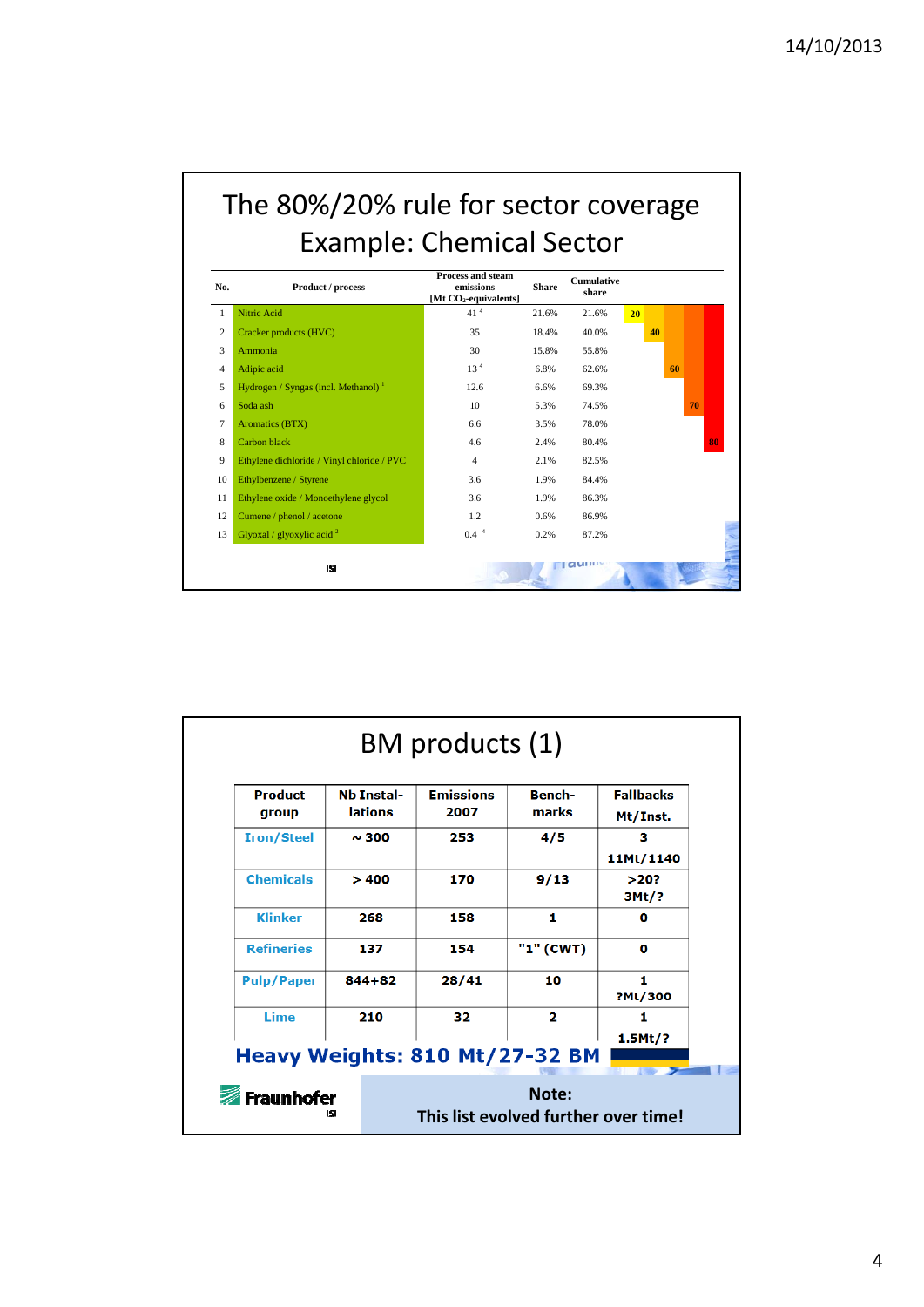| <b>Product</b><br>group | <b>Nb Instal-</b><br>lations               | <b>Emissions</b><br>2007 | Nb Bench-<br>marks | <b>Nb Fall-</b><br>backs/Mt/I<br>nst. |  |
|-------------------------|--------------------------------------------|--------------------------|--------------------|---------------------------------------|--|
| <b>Ceramics</b>         | 2000                                       | 27                       | 6/12               | 1<br>$<$ 2.5Mt/?                      |  |
| <b>Aluminium</b>        | 69                                         | 14                       | 4                  | 1<br>$1$ Mt/16                        |  |
| Glass                   | > 310                                      | 19                       | 3/10               | 2/<br>3Mt/ > 63                       |  |
| Non-<br>ferrous         | 40                                         | 4                        | $\Omega$           | 5<br>4 Mt/40                          |  |
| <b>Mineral</b><br>wool  | 67                                         | $2 - 3$                  | 1                  | $\bf{0}$                              |  |
| <b>Gypsum</b>           | $\sim$ 50<br>Light Weights: 68 Mt/18-31 BM | $\sim$ 1                 | 4                  | $\mathbf{0}$                          |  |
|                         |                                            |                          |                    |                                       |  |

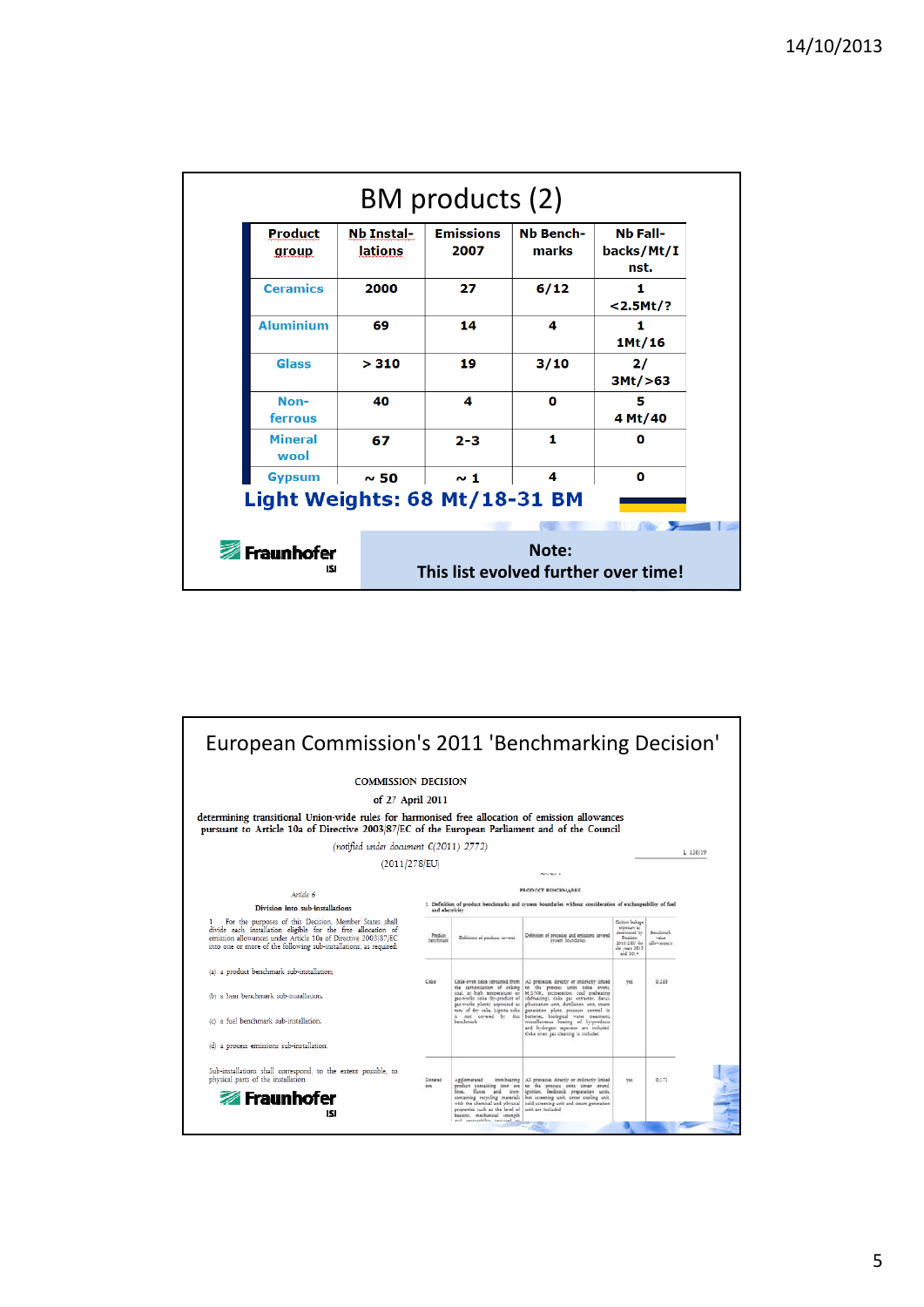